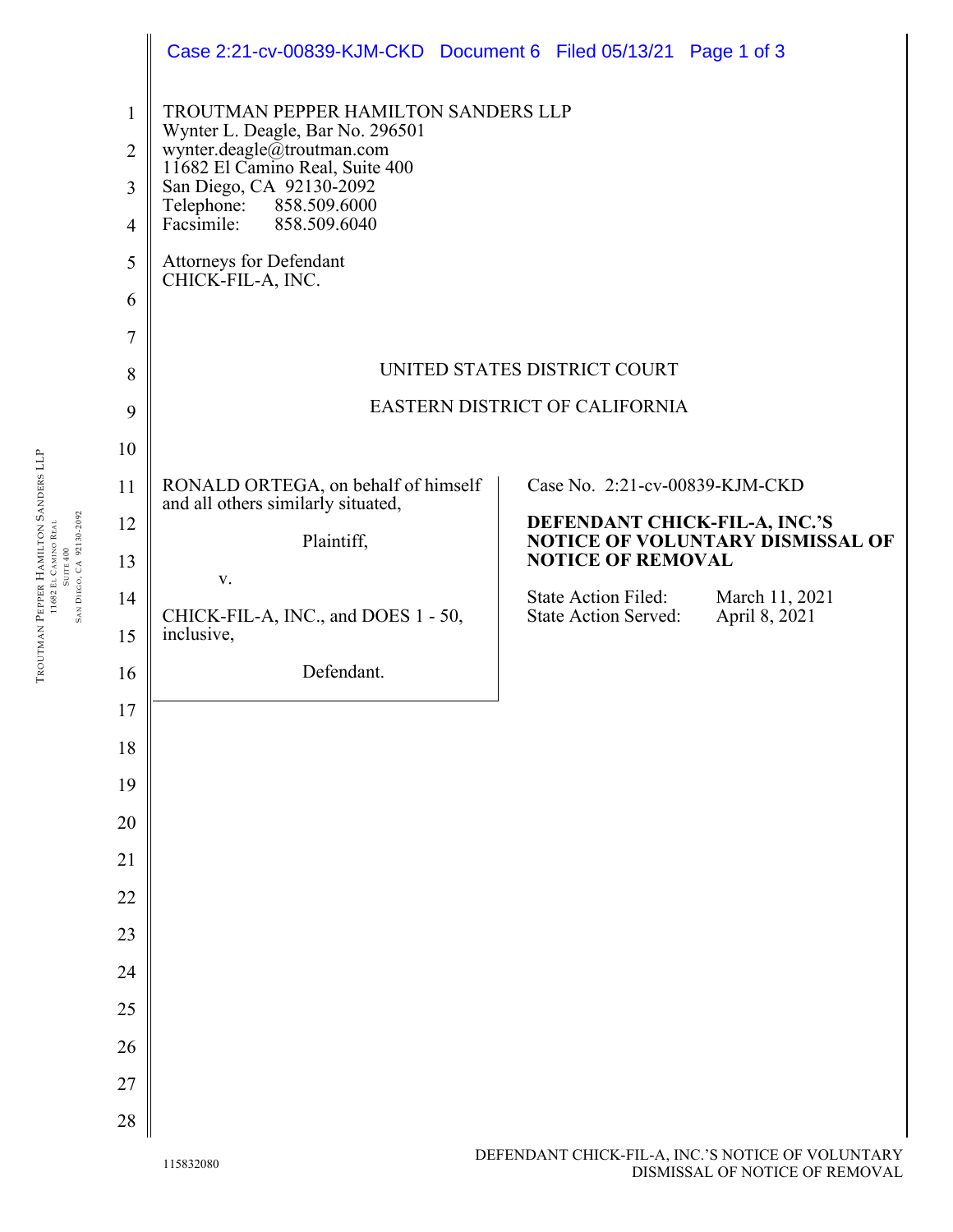## Case 2:21-cv-00839-KJM-CKD Document 6 Filed 05/13/21 Page 2 of 3

1 2 3 4 5 **PLEASE TAKE NOTICE** that Defendant, Chick-fil-A, Inc., by and through counsel and pursuant to Federal Rule of Civil Procedure  $41(a)(1)(A)(i)$ , hereby voluntarily dismisses its May 7, 2021 removal of this action from the Sacramento County Superior Court (Case 34-02021- 00296245) *without* prejudice to refile. In support of the instant notice, Defendant states as follows:

1. Defendant filed its Notice of Removal [Dkt. 1] on May 7, 2021.

2. Federal Rule of Civil Procedure  $41(a)(1)(A)$  provides, in relevant part, that a "plaintiff may dismiss an action without court order by filing . . . a notice of dismissal before the opposing party serves either an answer or a motion for summary judgment."

10 3. Plaintiff has not served an answer or filed a motion for summary judgment in this action.

4. Accordingly, this action may be dismissed *without prejudice* without an Order of the Court.

## Dated: May 13, 2021 TROUTMAN PEPPER HAMILTON SANDERS LLP

By: */s/ Wynter L Deagle* Wynter L Deagle

> Attorneys for Defendant CHICK-FIL-A, INC.

6

7

8

9

11

12

13

14

15

16

17

18

19

20

21

22

23

24

25

26

27

28